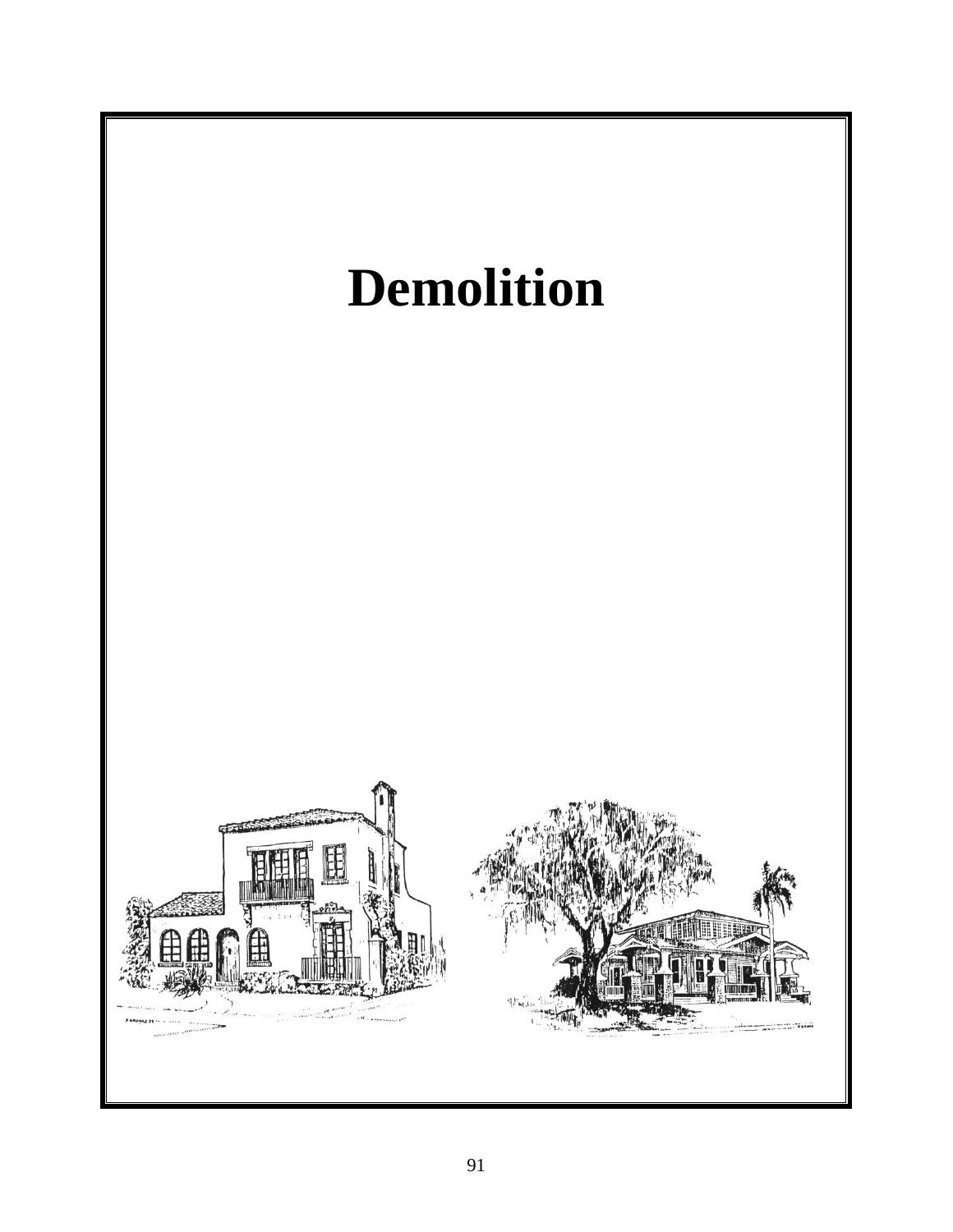## **Demolition**

The proposed demolition of contributing structures within the district is a serious issue which must be reviewed by the Architectural Review Commission. A demolished contributing structure is irreplaceable and the demolition may have long term detrimental effects within the neighborhood.

It is possible that demolition of a contributing structure can be avoided and the development potential still realized. Under a planned development zoning designation (PD), it is possible for the combination of a new building and an existing building to obtain density and floor-area-ratio bonuses. A PD zoning request must be approved by the City Council. If a PD zoning is granted for a parcel, the compatible design will still be reviewed by the A.R.C. to assure that the design guidelines have been followed.

In some instances, as a last resort, a contributing structure can be moved to another location. This alternative, however, would need to be evaluated since relocation may take away from the integrity of the building and its site.

When a demolition is proposed, it is advisable that the Administrator of the A.R.C. be contacted for a pre-submittal conference. All applications for contributing structures shall adhere to the criteria established in the Tampa Zoning Code – Chapter 27, Section 27-217 "Applications for Certificate of Appropriateness to Demolish or Relocate; Pre-Application Determinations of Historical Status; Administration; Notice; Decision; Stay; Denial; Appeal; Review Criteria; Demolition by Neglect; Pre-Demolition Requirements".

In reviewing applications for demolition, the A.R.C. shall also consider the following information, to be provided by the applicant.

- 1. Estimate of the cost of the proposed demolition or removal and an estimate of any additional costs that would be incurred to comply with recommendations of the A.R.C. for changes necessary for the issuance of a Certificate of Appropriateness.
- 2. A report from a licensed engineer or architect with experience in rehabilitation as to structural soundness and suitability for rehabilitation.
- 3. Certified estimated market value of the property both in its current condition, and after completion of the proposed demolition or removal.
- 4. An estimate from an architect, developer, real estate consultant, appraiser or other real estate professional experienced in rehabilitation as to the economic feasibility of rehabilitation or reuse of the existing structure on the property.
- 5. Amount paid for the property, the date of purchase and the party from whom purchased, including a description of the relationship, if any, between the owner of record or applicant and the person from whom the property was purchased, and any terms of financing between the seller and buyer.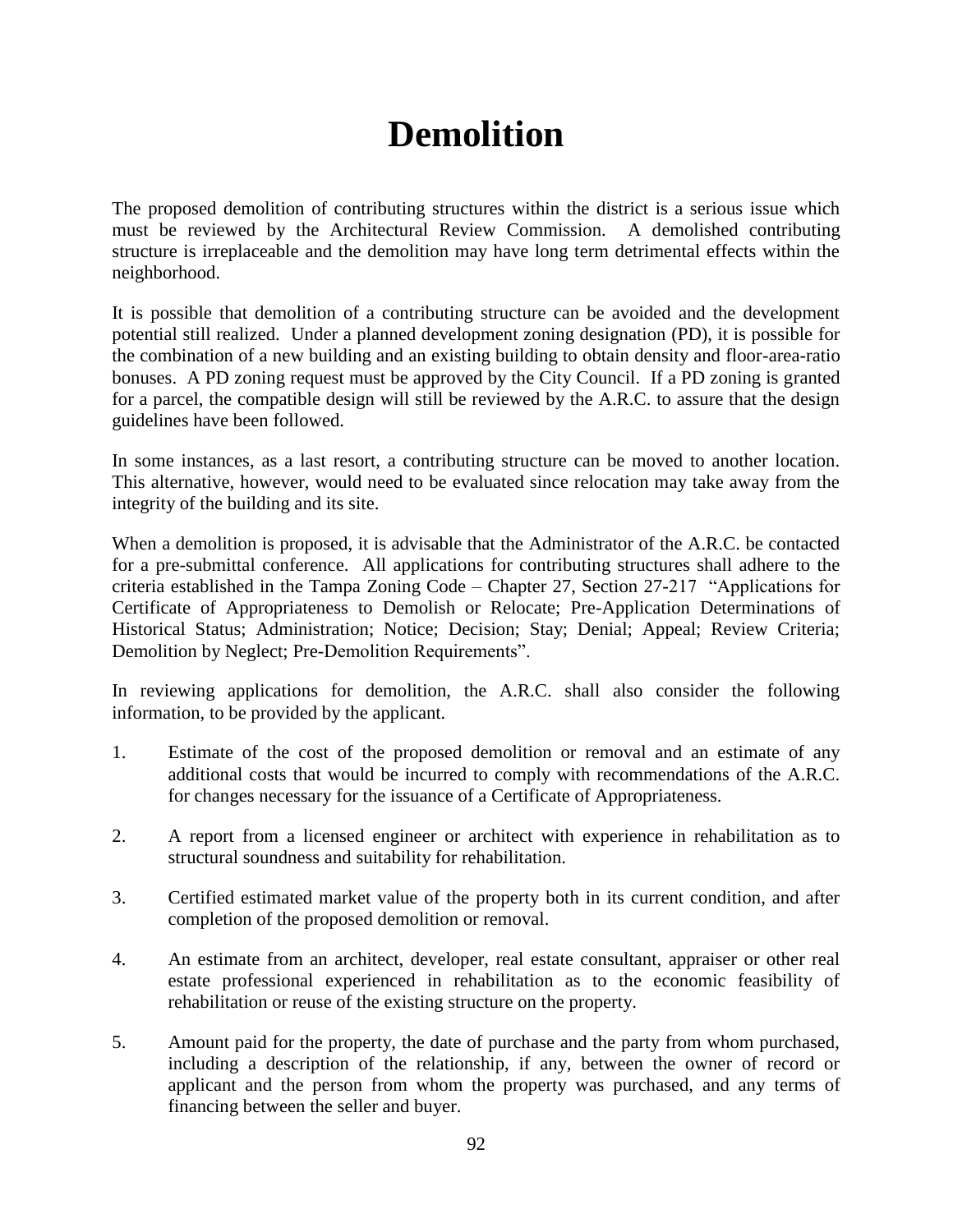- 6. If the property is income-producing, the annual gross income from the property for the previous two years, and depreciation deduction and annual cash flow before and after debt service, if any, during the same period.
- 7. Remaining balance on any mortgage or other financing secured by the property and annual debt service, if any, for the previous two years.
- 8. All appraisals obtained within the previous two years by the owner or applicant in connection with the purchase, financing, or ownership of the property.
- 9. Any listing of the property for sale or rent, price asked and offers received, if any, within the previous two years.
- 10. Assessed value of the property according to the two most recent assessments.
- 11. Real estate taxes for the previous two years.
- 12. Form of ownership or operation of the property, whether sole proprietorship, for-profit or not-for-profit corporation, limited partnership, joint venture, or other method.
- 13. Any other information, including the income tax bracket of the owner, applicant, or principal investors in the property considered necessary by the A.R.C. to make a determination as to whether the property does yield or may yield a reasonable return to the owners.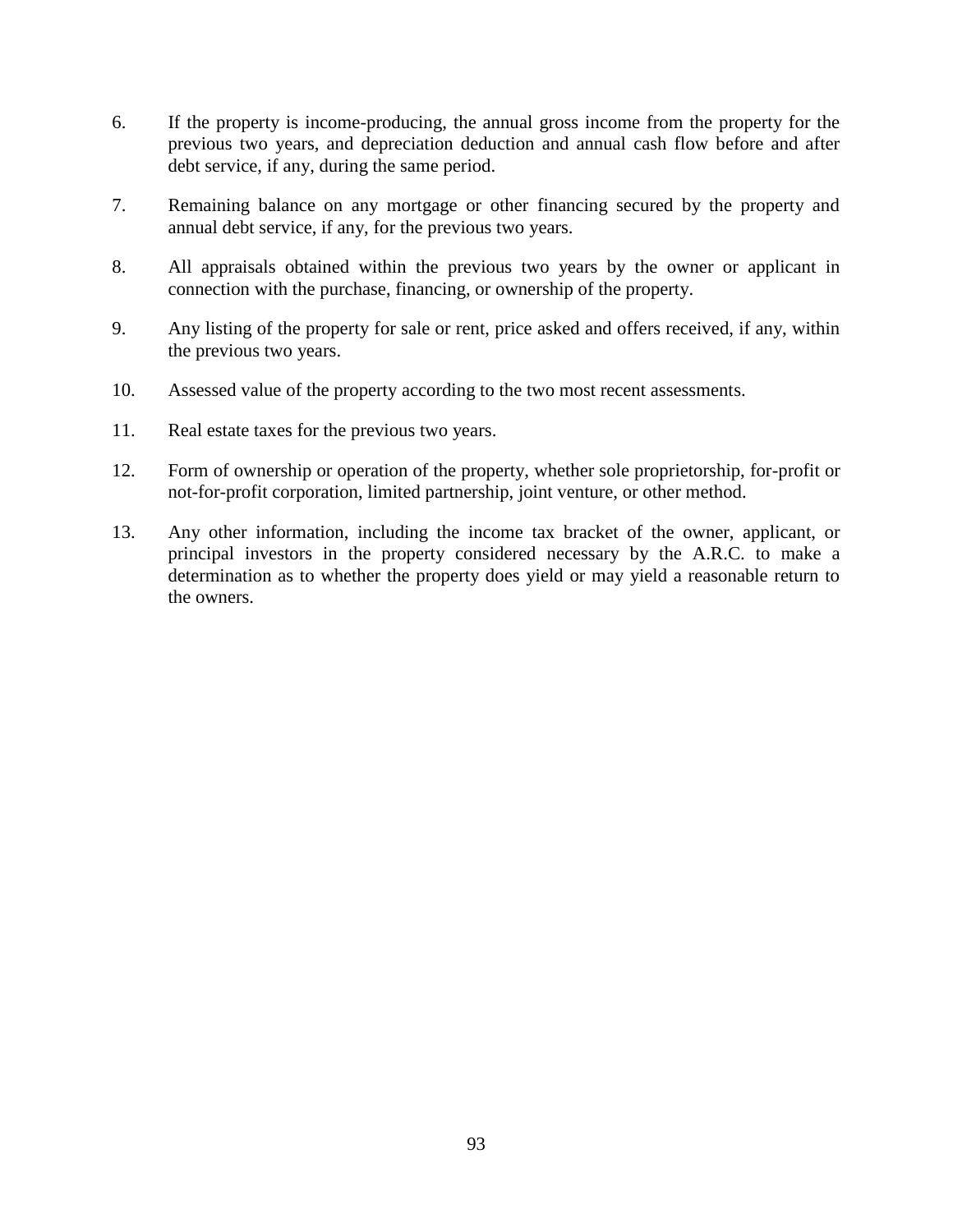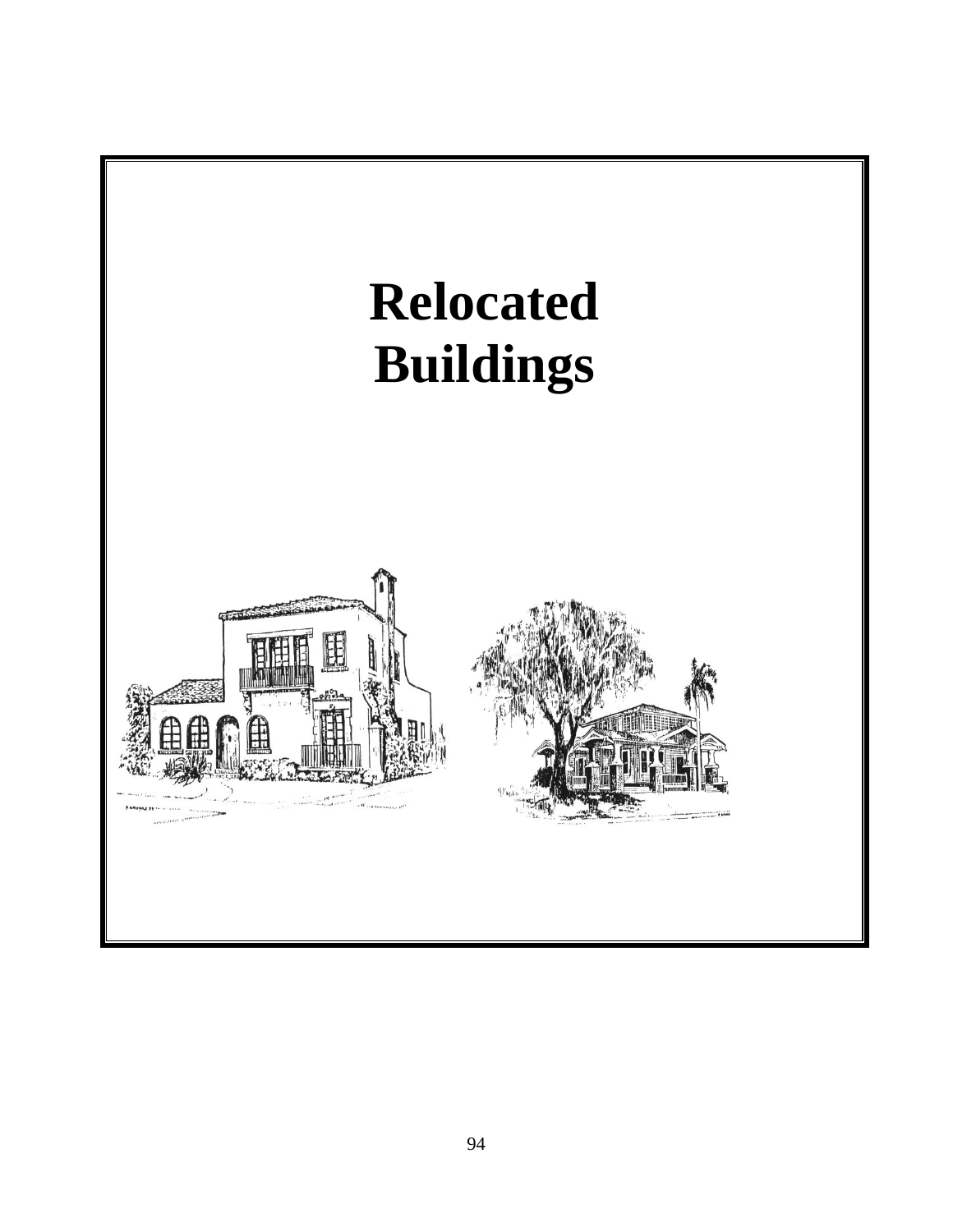## **Relocated Buildings**

The standards for New Construction and Rehabilitation of Existing Buildings discussed in these guidelines also apply to buildings moved to a new location. These standards apply to both buildings moved from one site to another within the Historic District and to buildings moving into the district from a site outside its boundaries. Also, they apply to moving a building out of the district. Elements such as height and width of the moved building must be consistent with the height and width of adjacent buildings. Setbacks, alignment and spacing similar to adjacent buildings will allow the relocated structure to blend in with its new surroundings. In addition to attention to proper site orientation and facade proportions, and similarity of forms, proper building materials and details will assure visual continuity along the block and within the neighborhood as a whole.

In evaluating a relocation application:

The A.R.C. shall consider the contribution the building or structure makes to its present setting, whether there are definite plans for the site to be vacated, whether the building or structure can be moved without significant damage, or its physical integrity, and the compatibility of the building or structure to its proposed site and adjacent properties.



**RELOCATED STRUCTURE**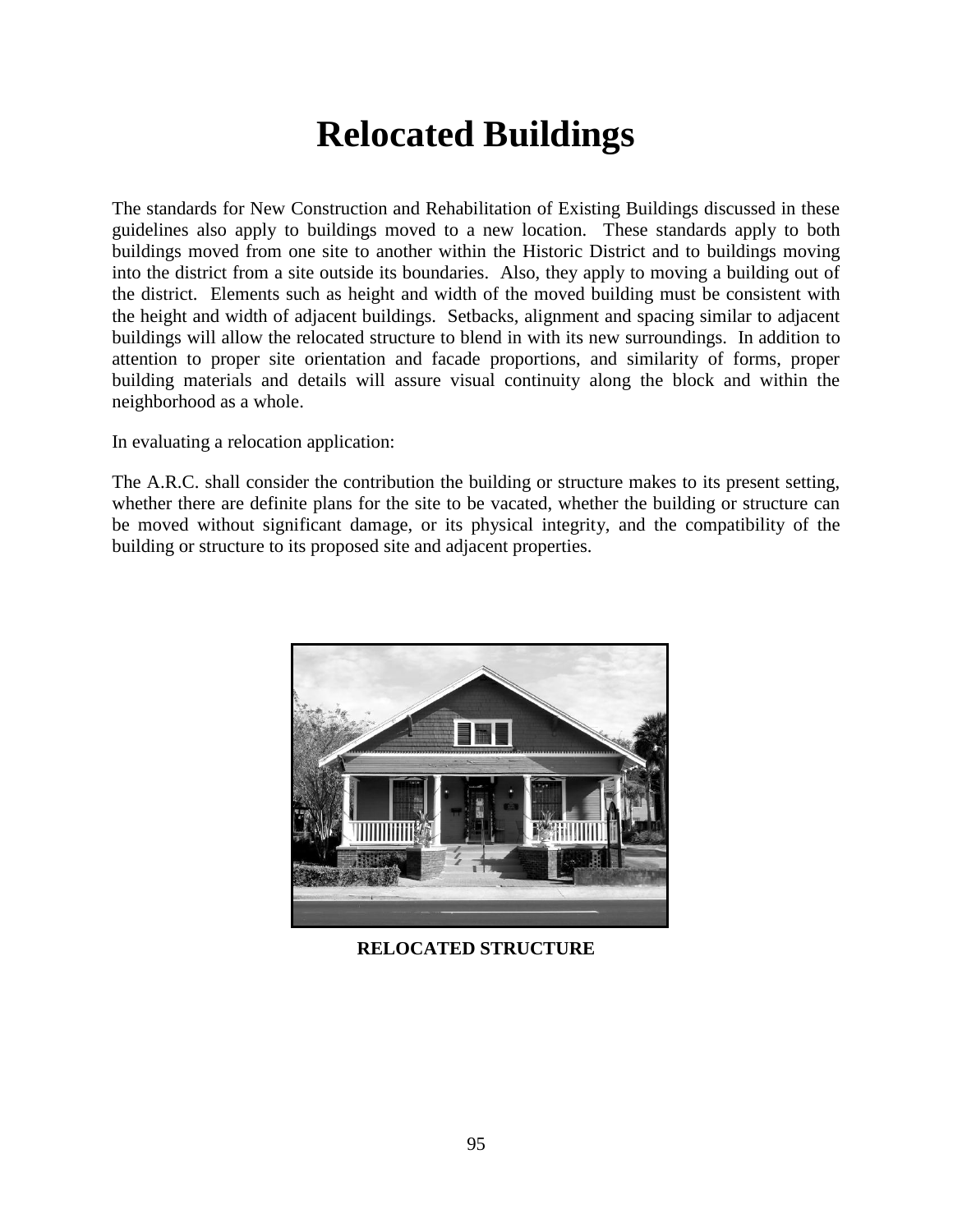